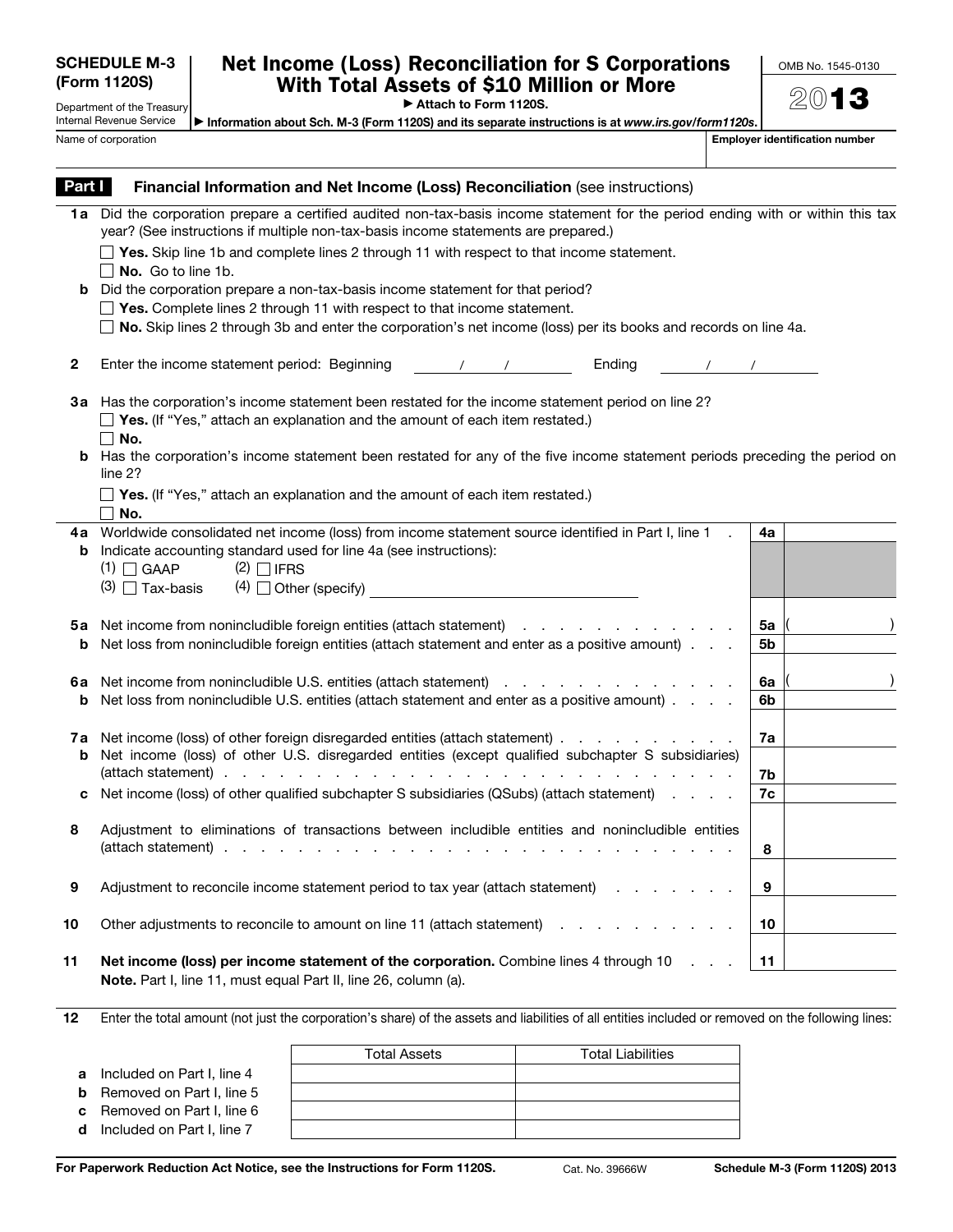## Part II Reconciliation of Net Income (Loss) per Income Statement of the Corporation With Total Income (Loss) per Return (see instructions)

|     | <b>se, per riotari:</b> (888 miotraetion)                                                                     |                                              |                                |                                |                                               |
|-----|---------------------------------------------------------------------------------------------------------------|----------------------------------------------|--------------------------------|--------------------------------|-----------------------------------------------|
|     | Income (Loss) Items                                                                                           | (a)<br>Income (Loss) per<br>Income Statement | (b)<br>Temporary<br>Difference | (c)<br>Permanent<br>Difference | (d)<br>Income (Loss) per<br><b>Tax Return</b> |
| 1   | method foreign<br>Income<br>(loss)<br>from<br>equity<br>corporations (attach statement).                      |                                              |                                |                                |                                               |
| 2   | Gross foreign dividends not previously taxed                                                                  |                                              |                                |                                |                                               |
| 3   | Subpart F, QEF, and similar income inclusions (attach statement)                                              |                                              |                                |                                |                                               |
| 4   | Gross foreign distributions previously taxed (attach statement)                                               |                                              |                                |                                |                                               |
| 5   | Income (loss) from equity method U.S. corporations (attach statement)                                         |                                              |                                |                                |                                               |
| 6   | U.S. dividends not eliminated in tax consolidation                                                            |                                              |                                |                                |                                               |
| 7   | Income (loss) from U.S. partnerships (attach<br>statement)<br>the contract of the contract of the contract of |                                              |                                |                                |                                               |
| 8   | Income (loss) from foreign partnerships (attach<br>statement)                                                 |                                              |                                |                                |                                               |
| 9   | Income (loss) from other pass-through entities<br>(attach statement)                                          |                                              |                                |                                |                                               |
| 10  | Items relating to reportable transactions (attach                                                             |                                              |                                |                                |                                               |
|     | statement)<br>the contract of the contract of the contract of                                                 |                                              |                                |                                |                                               |
| 11  | Interest income (attach Form 8916-A)                                                                          |                                              |                                |                                |                                               |
| 12  | Total accrual to cash adjustment                                                                              |                                              |                                |                                |                                               |
| 13  | Hedging transactions                                                                                          |                                              |                                |                                |                                               |
| 14  | Mark-to-market income (loss)                                                                                  |                                              |                                |                                |                                               |
| 15  | Cost of goods sold (attach Form 8916-A)                                                                       |                                              |                                |                                |                                               |
| 16  | Sale versus lease (for sellers and/or lessors)                                                                |                                              |                                |                                |                                               |
| 17  | Section 481(a) adjustments                                                                                    |                                              |                                |                                |                                               |
| 18  | Unearned/deferred revenue                                                                                     |                                              |                                |                                |                                               |
| 19  | Income recognition from long-term contracts                                                                   |                                              |                                |                                |                                               |
| 20  | Original issue discount and other imputed interest.                                                           |                                              |                                |                                |                                               |
| 21a | Income statement gain/loss on sale, exchange,                                                                 |                                              |                                |                                |                                               |
|     | abandonment, worthlessness, or other disposition of                                                           |                                              |                                |                                |                                               |
|     | assets other than inventory and pass-through entities                                                         |                                              |                                |                                |                                               |
| b   | Gross capital gains from Schedule D, excluding                                                                |                                              |                                |                                |                                               |
|     | amounts from pass-through entities                                                                            |                                              |                                |                                |                                               |
| c   | Gross capital losses from Schedule D, excluding                                                               |                                              |                                |                                |                                               |
|     | amounts from pass-through entities, abandonment                                                               |                                              |                                |                                |                                               |
|     | losses, and worthless stock losses                                                                            |                                              |                                |                                |                                               |
| d   | Net gain/loss reported on Form 4797, line 17,                                                                 |                                              |                                |                                |                                               |
|     | excluding amounts from pass-through entities,<br>abandonment losses, and worthless stock losses .             |                                              |                                |                                |                                               |
| е   | Abandonment losses                                                                                            |                                              |                                |                                |                                               |
| f   | Worthless stock losses (attach statement)                                                                     |                                              |                                |                                |                                               |
| g   | Other gain/loss on disposition of assets other than                                                           |                                              |                                |                                |                                               |
|     | inventory                                                                                                     |                                              |                                |                                |                                               |
| 22  | Other income (loss) items with differences (attach<br>statement)                                              |                                              |                                |                                |                                               |
| 23  | Total income (loss) items. Combine lines 1 through<br>22.                                                     |                                              |                                |                                |                                               |
| 24  | Total expense/deduction items (from Part III, line<br>32)                                                     |                                              |                                |                                |                                               |
| 25  | Other items with no differences                                                                               |                                              |                                |                                |                                               |
| 26  | Reconciliation totals. Combine lines 23 through 25                                                            |                                              |                                |                                |                                               |

Note. Line 26, column (a), must equal the amount on Part I, line 11, and column (d) must equal Form 1120S, Schedule K, line 18.